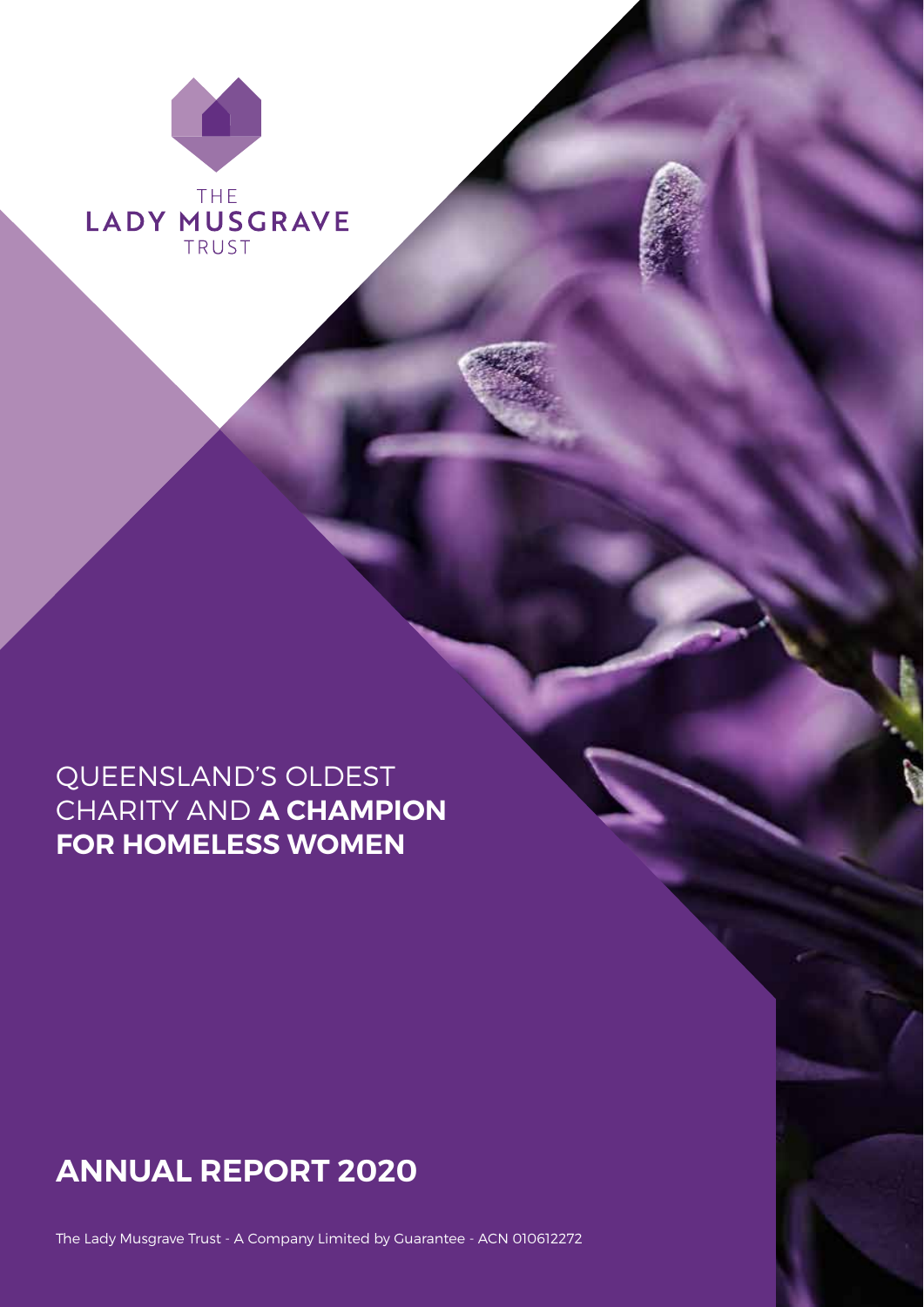# **Contents**

| 2020 Our Finances - Treasurer's Message 18 |  |
|--------------------------------------------|--|
|                                            |  |
|                                            |  |

The Lady Musgrave Trust | A Company Limited by Guarantee | ACN 010 612 272 Annual Report | Financial Year Ended 31st December, 2020

# Our History



Lady Jeanie Lucinda Musgrave *Our Founder*

The Lady Musgrave Trust (Trust) is Queensland's oldest charity and was founded in 1885 by a group of community-minded people, under the leadership of Lady Jeanie Lucinda Musgrave, wife of the then Governor of Queensland. The Governor of Queensland has been the patron of the Trust ever since.

From 1885 this dedicated group of people strived to provide safe and secure accommodation for immigrant women.

A particular goal was to assist servant girls who had been discharged by their employers and had no other residence and minimal skill to sustain a good future. Initially the young women were trained in duties such as cooking and nursing.

This vital education gave the young women skills that in turn provided them with opportunities for a better life. Lady Musgrave chaired the first meeting and was elected Patron.

The subsequent new Lady Musgrave Lodge was established in Spring Hill in 1891 and named in her honour.

The Lodge would provide safe accommodation for these young women in need as well as training opportunities.

To this very day, the Trust still provides accommodation and support in various properties throughout South East Queensland.

In 2009, the Annual Forum for the Homelessness Sector was established and in 2011 the first Handy Guide for Homeless Women in Brisbane was published. In 2015, the Trust celebrated its 130 years of service with supporters.

We continue to celebrate and build upon our unique history – it is with great care, strategy and vision that we continue the Trust's legacy in honour of Lady Lucinda Musgrave.

See Lady of the Lodge takes a stroll down memory lane.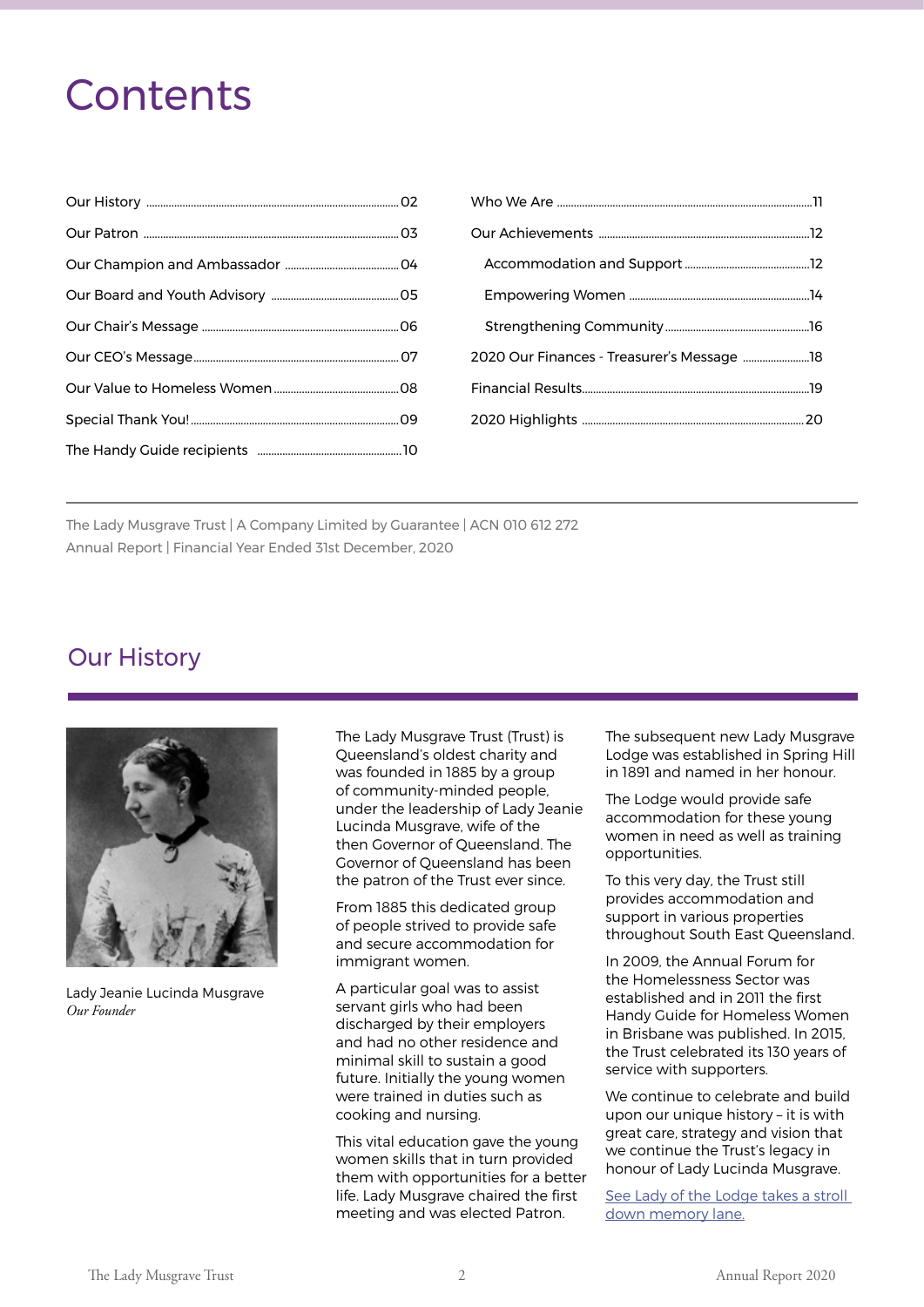# Our Patron



*His Excellency donating historical print of "The Lodge" to Trust Chair Patricia McCormack.*

## His Excellency the Honourable Paul de Jersey QC

With an impressive career including the Judge of the Supreme Court of Queensland and Chief Justice, His Excellency lives and breathes the compassion that infuses The Lady Musgrave Trust's mission to give young homeless Queensland women shelter, hope and the chance to take initiative in their lives.

Since 1885, a Governor of Queensland has been the Patron of The Lady Musgrave Trust.

We are honoured that our Patron is His Excellency, the Honourable Paul de Jersey QC The Governor of Queensland.

His Excellency speaks about the compassionate spirit of Jeannie Lucinda Musgrave.

"This most extraordinary woman would greet immigrant ships as they berthed, taking a particular interest in the welfare of any young woman not met by friends, relatives or an employer. Lady Musgrave understood that if she was to help vulnerable young women, she had to be at the right place at the right time, when their need was greatest.

The same insight has led to the development by the Trust of the Handy Guide for Homeless Women mobile app. As close at hand as their mobile phone, the app is there for women in their urgent time of need – just as the helping hand of Lady Musgrave was present for those vulnerable women at the docks more than 130 years ago.

Students of history will know of the small band of loyal supporters who worked with Lady Musgrave to bring to reality a compassionate and practical service to help homeless women and women at risk. You are the heirs of those loyal supporters, faithfully steering this enormously important charity – now Queensland's oldest – to work in partnership with like-minded organisations to prevent and address the scourge of homelessness.

It is clear that the work of the Lady Musgrave Trust is highly valued by the women it helps, and highly respected by the many organisations with whom it collaborates.

This work is only possible through the dedication of its staff and the Trust's many supporters.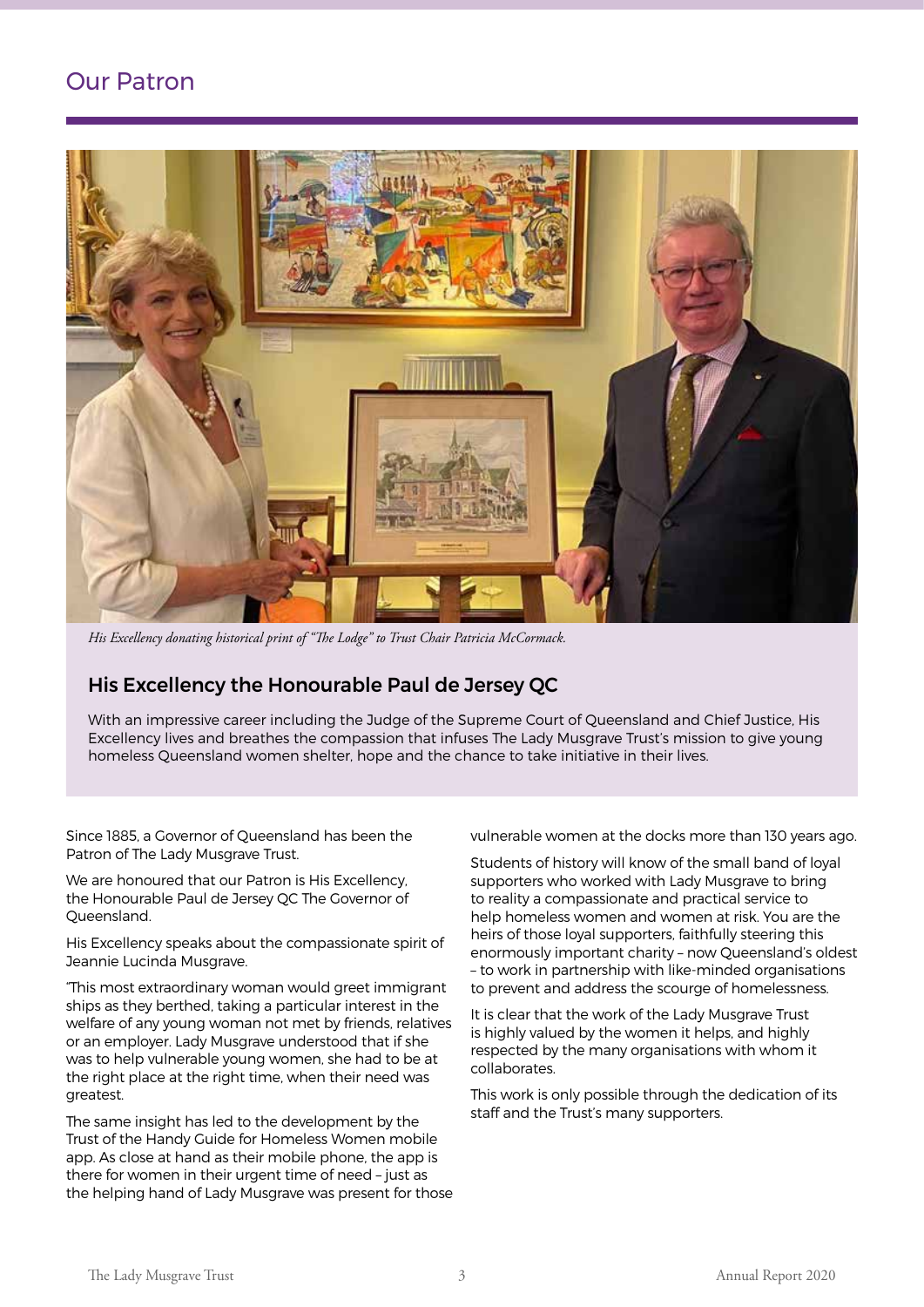# Key Roles



# Our Champion

#### **Joy Chambers-Grundy**

Joy is a successful author, company chairman and inspiring international business woman. She began her illustrious career as an actress and in 1970 was awarded a Logie for her performances. In 1985 she was elected to the board of Grundy Worldwide, a company specialising in independent television production and distribution. In 1995 Joy continued her work in this industry and founded the successful RG Capital with Reg Grundy of which she is now the Chairman.



# Our Ambassador

#### **Nikki Parkinson**

Nikki is a former-journalist, turned stylist, and now author and full-time blogger behind Styling You – an advice-driven fashion, beauty and lifestyle blog that helps busy women find confidence through their personal style.

# **KEYSTONE PRIVATE®**

# Our Corporate Partner

#### **Keystone Private**

Queensland's leading multi-family office partnering with families and business owners to help build dynamic and secure future for generations.

# Our Corporate Governance Approach

• The Trust's principles, policies and procedures ensure that the long-term health and prosperity of the Company is maintained for the benefit of Queensland women who may be homeless.

• The Trust's documentation articulates the roles and responsibilities of the Board and Executive (setting the strategy and direction of the Company and managing the organization). All material is updated regularly.

See our website ladymusgravetrust.org.au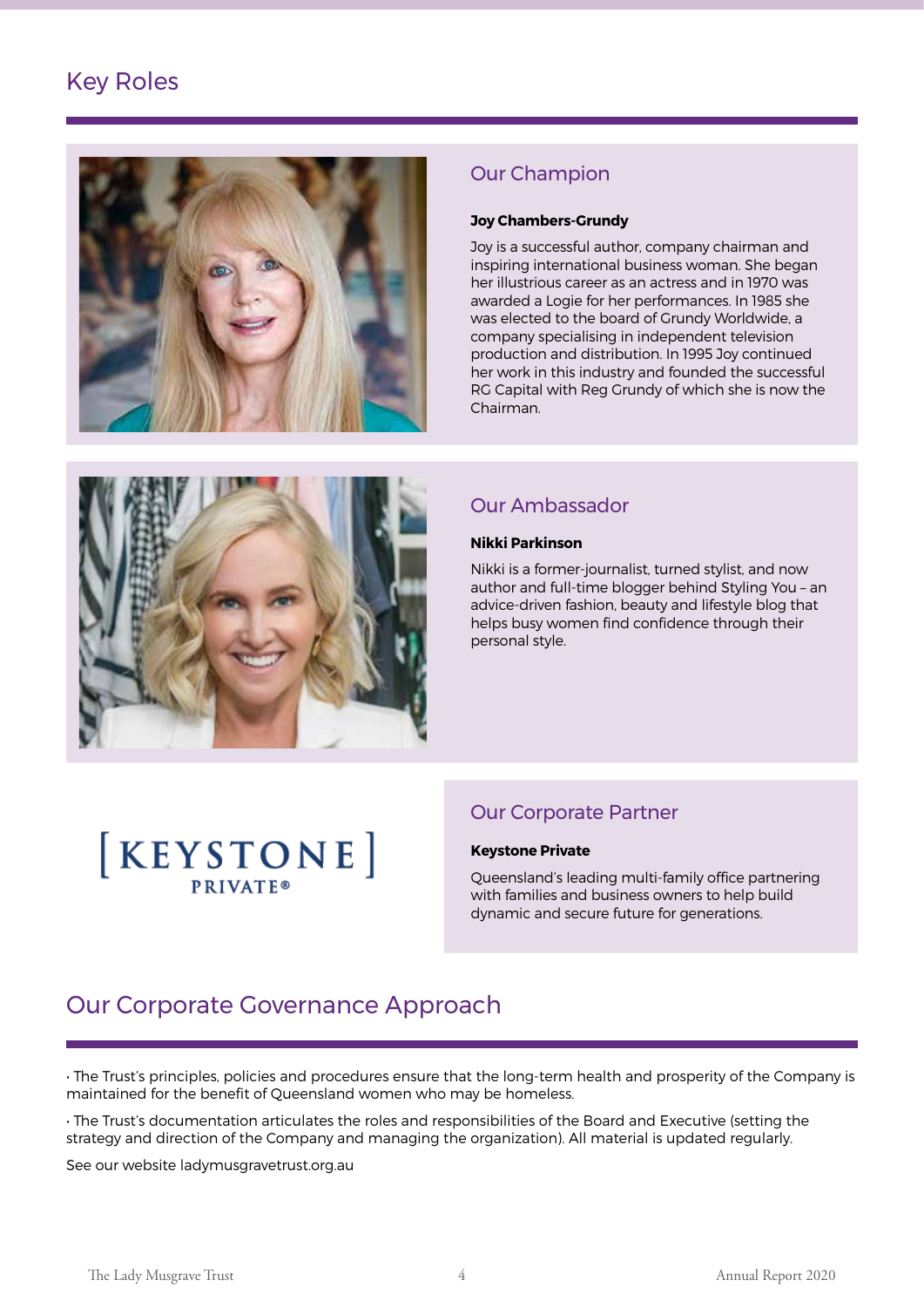# Our Board as at May 21



Patricia McCormack *President/Chair*



Jocelyn Manique *Treasurer*



Jeannette Scott *Company Secretary*



David Callaghan *Director*



Louise Kelly *Director*



Jennifer Clark *Director*



Allison McKelvie *Director*



Belinda Carroll *Director*

Karen Lyon Reid

# CEO Business Advisor

Pixie Annat MBE OAM

# Our Youth Advisory Committee

The Lady Musgrave Trust appointed its first Youth Advisory Committee members in May 2019. The strategically selected members of the committee will provide insight from the viewpoint of younger people to help shape the Trust's various business functions.







Brianna Kelly Bridget Clark Brittanie Dreghorn Georgia Amery Kate Hudson



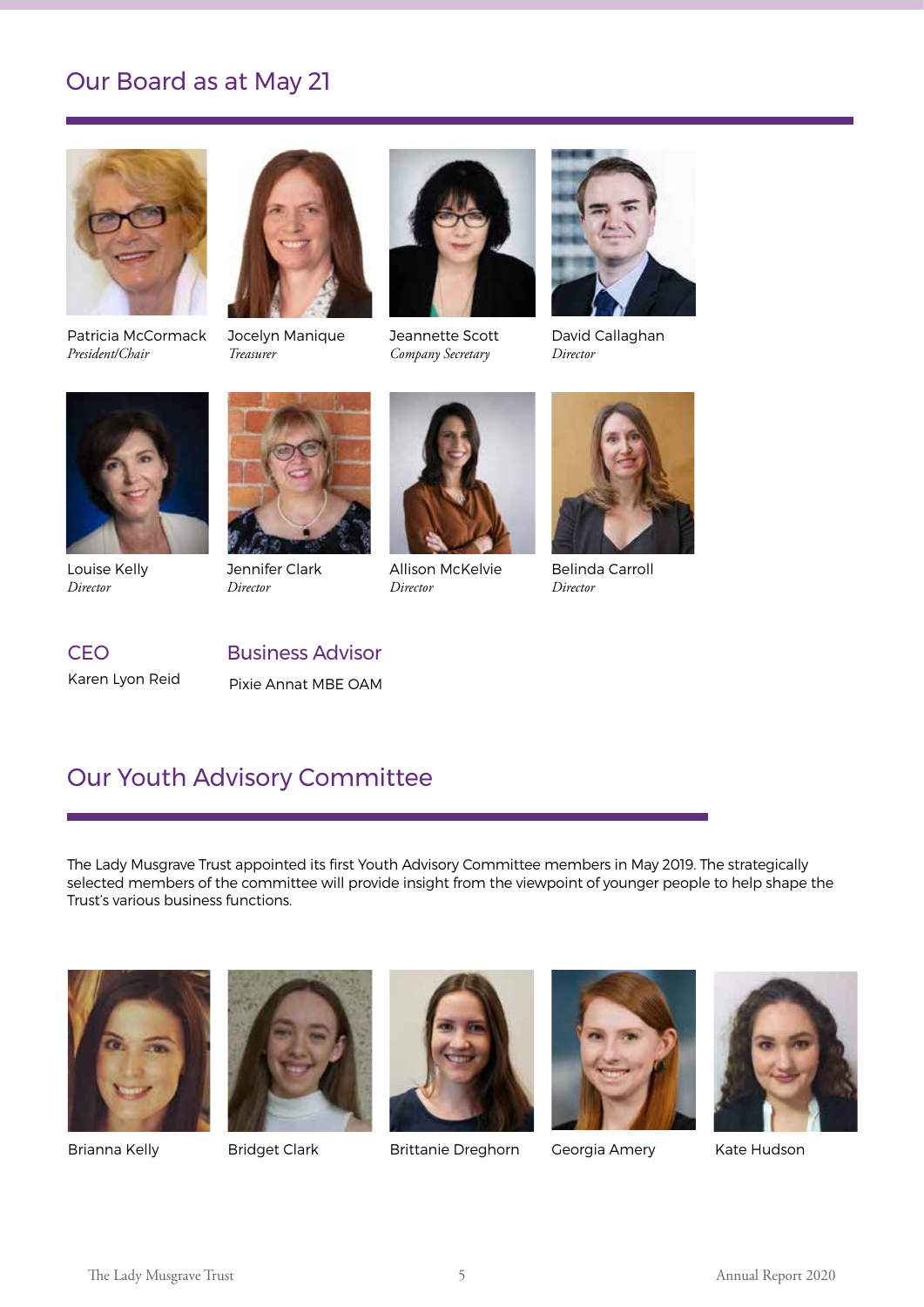# Our Chair's Message



Patricia McCormack *President and Chair*



*Throughout the 2020 year we have strategically addressed the alarming 31% increase in older women's homelessness.*

Throughout 2020, the Board has remained committed to helping homeless women and children throughout Queensland by focusing on:

- Fighting women's homelessness
- Engaging and empowering women
- Driving conversations in community
- Inspiring change

I am particularly delighted to see the continual growth of the Trust's services to those in need in the community and our increased profile in the homelessness sector.

Our continual goal to reduce women's homelessness drives our research. In 2019, the Australian Bureau of Statistics announced that older women's homelessness had increased by 31% between the last two census periods. The Trust took decisive action to combat this increase. We have now completed an 18-month project to address the issues by producing new Handy Guide products for older women, creating a new website and *President/Chairman* undertaking a community-wide education campaign.

This vital work would not have been initiated without the Trust's partnership with the Cromwell Property Group Foundation, The Eastern Star Foundation and Watson and Associates who recognized our vision to address this community need and provided seed funding for this essential project.

We continued to have transformed our financial position and revenue generated in total in 2020 is \$606,197, or revenue growth of 299%. The main driver was a substaintial increase in grants awarded in 2019 and 2020.

Going forward into 2021, we continue to challenge our thinking and progress carefully with the context of the impact of COVID-19 in the homelessness sector as well as sustainability for the business. The Board is continually exploring new property acquisitions that will deliver longerterm sustainable income and growth of our service to young women particularly. We remain focused on the services that mean the most to the women we serve today and tomorrow.

The Trust has a strong and dedicated volunteer Board of Directors who continue to provide strategic guidance whilst ensuring our Corporate Governance management processes, policies and documents meet the strict regulatory regimes governing the Trust and those recommended by the Australian Institute of Company Directors for Not-for-Profit organisations. I thank the Board of Directors and our CEO whose devotion and committed service make our achievements possible. I also thank Joy Williams, who served as Tresurer for five years.

Much of the success of the past year and the future, I attribute to the generous support of our many contributors - our donors, sponsors, volunteers and our partners - You are a vital part of our story. Thank you for being a part of our work and for helping to advance the vision of the Trust.

I look forward to celebrating our 136th year of service and our continual collaboration with key partners, the homelessness sector and our Board.

#### **Patricia McCormack**

#### **President and Chair of the Board**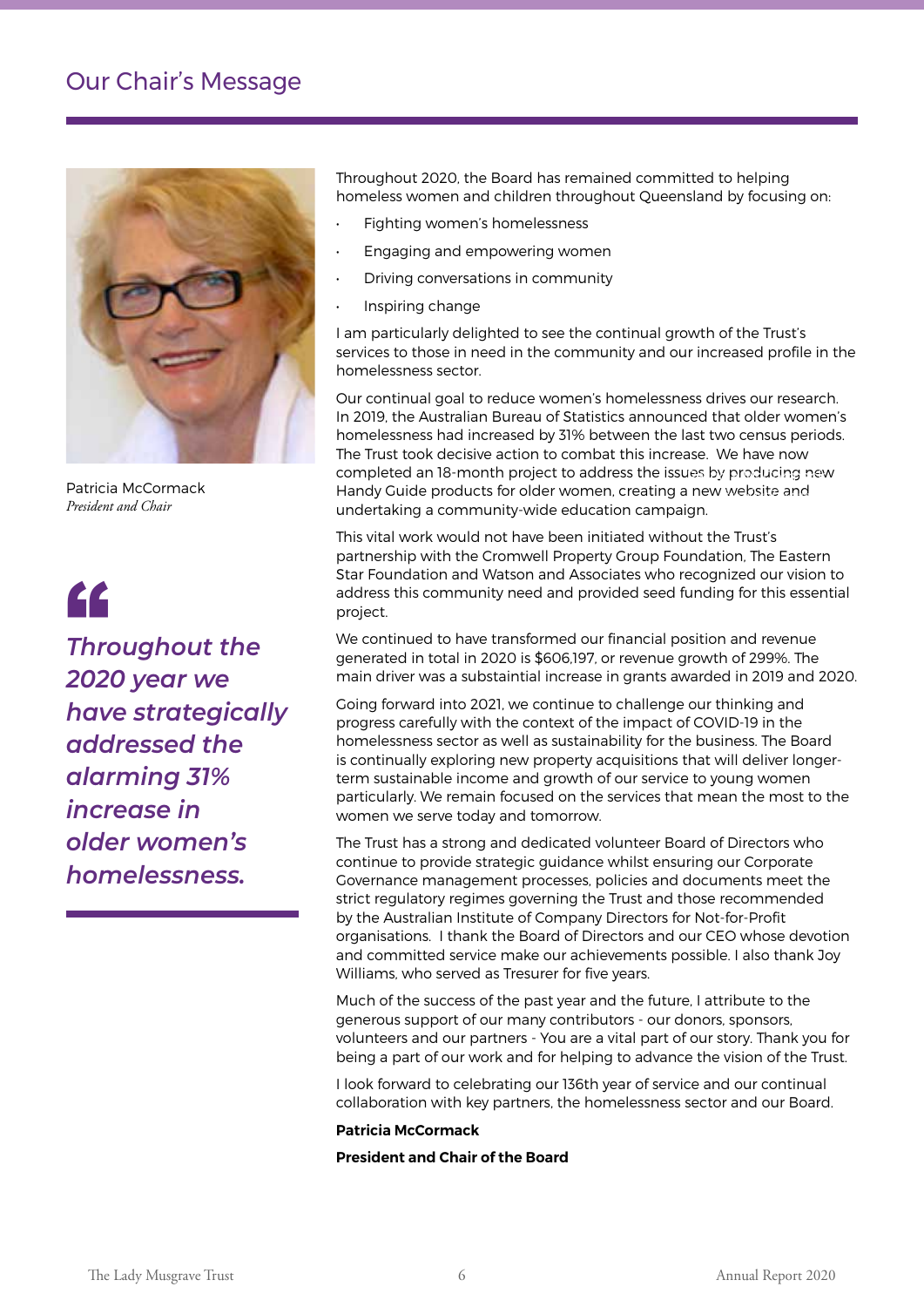# Our CEO's Message



Karen Lyon Reid *Chief Executive Officer*

# "

*We have witnessed many of these young women successfully transition from a life of disadvantaged to independence, jobs and secondary education.*

positive impact on homeless women and children including our property *Chief Executive Officer* and financial assets, partnerships, systems and publications. We continue to leverage all aspects of our business to maximise our

Our diverse and strategically located property portfolio located in Brisbane and most recently acquired townhouses in Ipswich is fully operational, providing over 8,000 bed-nights of accommodation to our young female clients and their children.

Throughout the year, we have witnessed many of these young women successfully transition from a life of disadvantaged to independence, jobs and secondary education. Our collaboration with industry professionals that are the best in their fields ensures that the accommodation and client service component of our work is best practice and continually renewed. We have undertaken a number of building works in our properties and I thank ESP Development for their generous and skillful contribution to these works.

Our Handy Guide for Homeless Women products (in Brisbane and Regional Queensland) have been used by over 20,000 people throughout the year.

The COVID-19 pandemic, whilst challenging, did not stop us from delivering a major program of innovative products to directly combat the alarming increase in older women's homelessness. Throughout 2020 we:

- Undertook a major research project assessing what these women really need in terms of service;
- Developed the Handy Guide for older women, printing 25,000 copies and distributing across Queensland and Australia;
- Created a new website focuses on women of all ages and simplifying access to our tools and services; and
- Producied our Annual Forum on Women and Homelessness (specifically focusing on the topic of older women) with over 1,000 people viewing the Forum virtually (a record event).

I have been so fortunate to work closely with many dedicated individuals including our partners, sponsors, grant providers and particularly all of the volunteers that worked on the Forum, Handy Guide products, fundraising and our core delivery of accommodation. It is because of this vital network that we are able to build on the 135 years of success that the Trust has realized.

The Trust is well positioned to focus on its next phase of innovation, growth and delivery of our services to women in need, the sector and community. Continual leadership and deliver of leading edge services will ensure a very exciting 2021.

## **Karen Lyon Reid**

**Chief Executive Officer**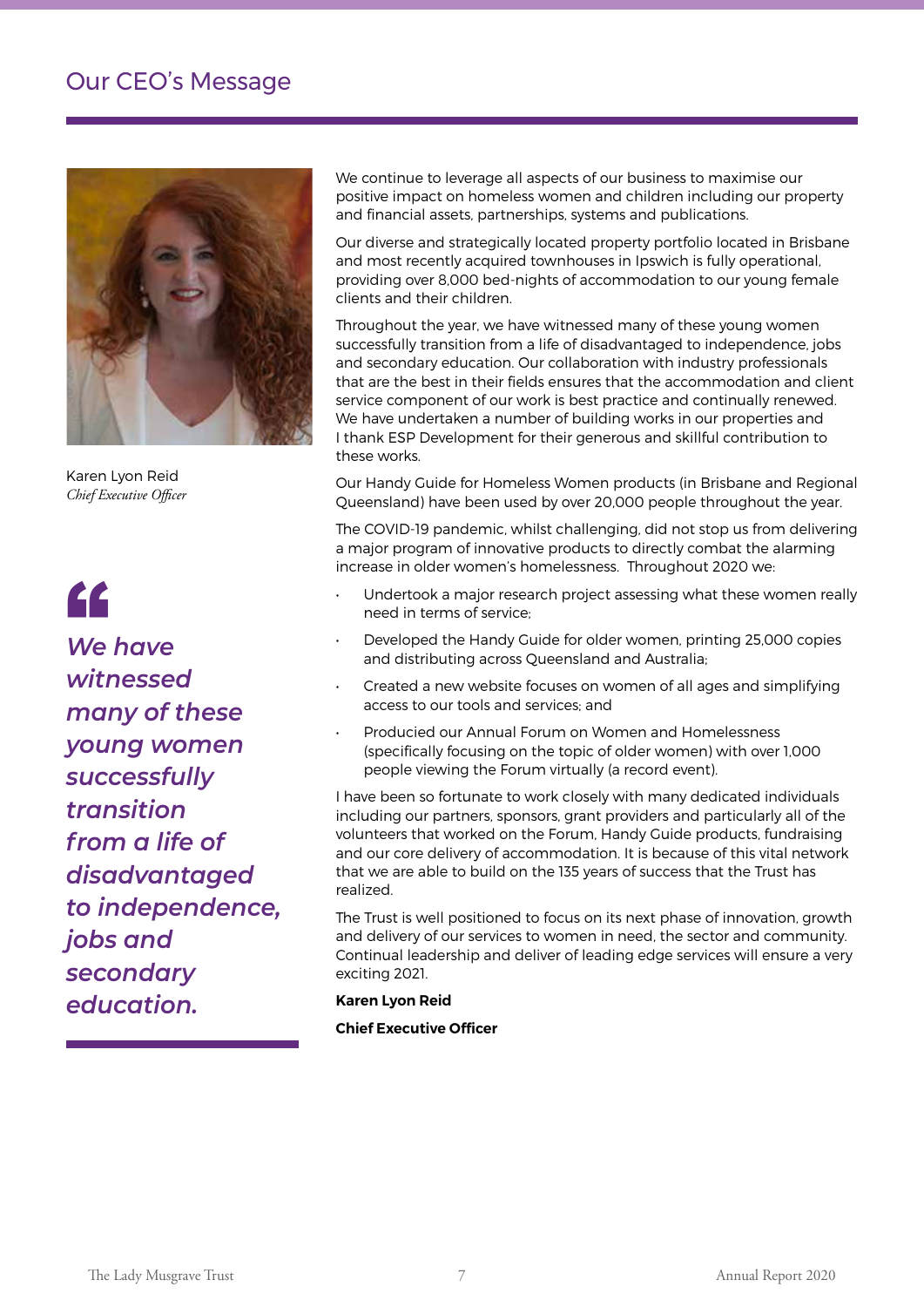# 2020 Our Value to Homeless Women

100% of the Trust's income contributes to providing services to homeless women (either directly or indirectly).

## **Accommodation and Services**

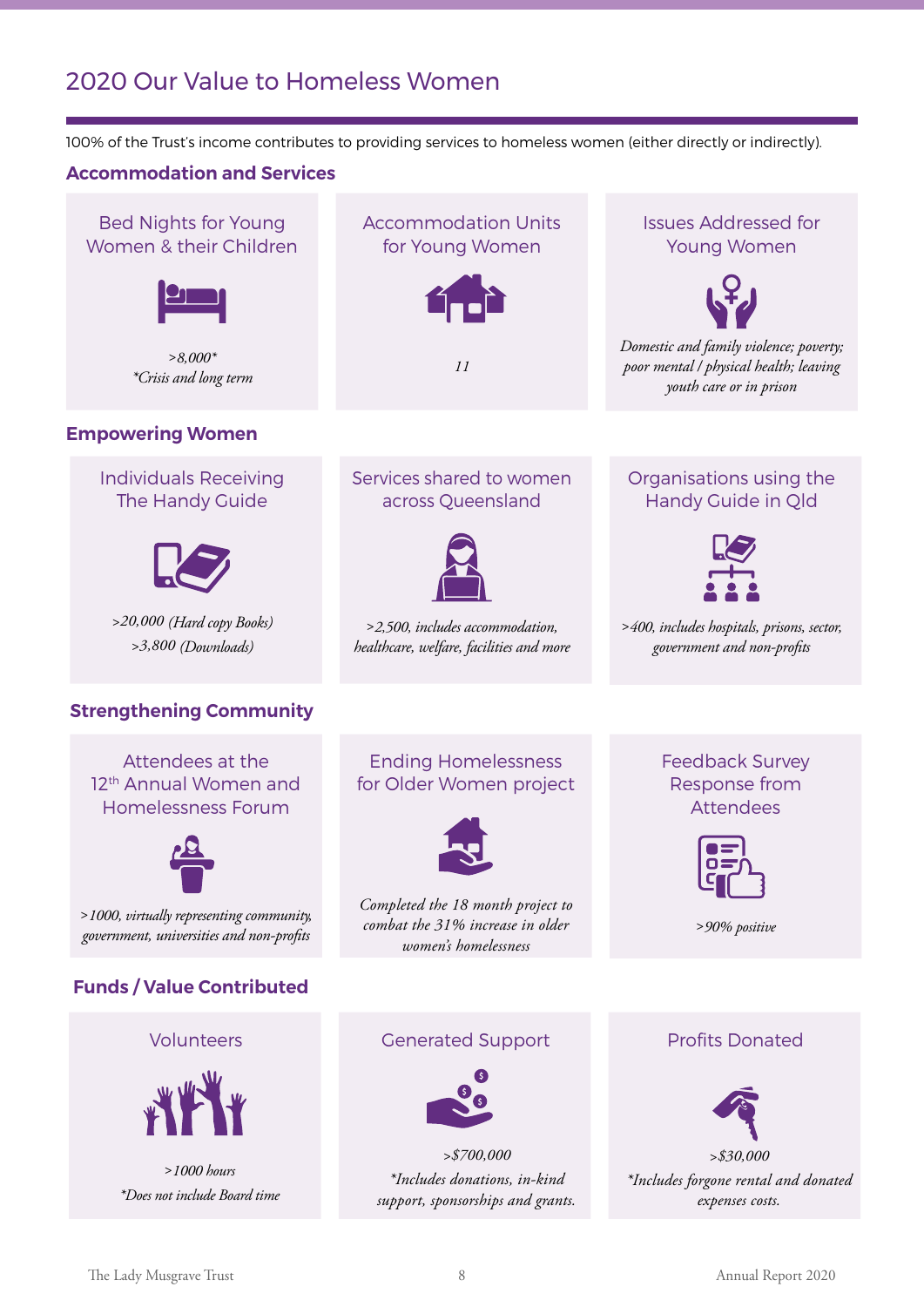## The Trust's impact is only possible due to our supporters

We enjoy strong relationships with our expanding support base. This includes valued working partnerships with a range of corporate bodies, charitable and community organisations, government departments and agencies, other not-for-profit organisations, as well as individuals who have made generous financial and/or in-kind donations. Our partners and supporters appreciate the difference that their contribution makes to the type and quality of programs we can deliver and, in turn, to the life chances of women experiencing homelessness. The overall value of donations (including cash, gifts, in-kind professional services, volunteer time) is greater than \$600,000. We send a special thank you and acknowledgement to them all.

#### Our Champion

- Joy Chambers-Grundy

Our Ambassador

- Nikki Parkinson

#### Corporate Sponsor

- Keystone Private

## Youth Advisory Committee

- Brittanie Dreghorn
- Bridget Clark
- Brianna Kelly
- Georgia Amery
- Kate Hudson

## Our Business Partners and **Supporters**

- Churches of Christ
- The Content Division
- Griffith University
- Office Logistics
- Allens
- IOOF Insurance Brokers Pty Ltd
- ESP Developments
- Galabids
- QPrint
- Keffords Removals

## Our Grant Providers and Sponsors

- The Cory Foundation
- The Danks Trust
- Myer Pty Ltd
- Department of Housing and Public Works
- Office for Women
- Greenbank RSL
- City of Ipswich
- ANZ Staff Foundation
- Department of Child
- Safety, Youth and Women
- Cromwell Property
- Group Foundation
- Hocking Mackie Sub Fund at the APS
- Foundation
- Eastern Star Foundation
- Ecstra Foundation Ltd
- EJ Australia
- Morgans

## Forum and Project **Supporters**

- The Honourable Mick de Brenni, Minister Department of Housing - Department of Housing

- and Public Works - Centacare
- Zonta
- Susan Davies
- Rachel Watson
- **Consultants**
- Lucid Media
- The Hon Luke Howarth
- MP (Canberra)
- Dr Kay Patterson,
- AntI-discrimination
- Commissioner
- Charlotte Dillon,
- Community Housing,
- YWCA (Melbourne) - Research Regional
- Australia
- Maria Brenton, Older Women's Cohousing
- London - Jeanette Large, CEO
- Women's Property
- Initiative
- Melissa Bull, QUT
- Michael Eales, Housing Action Lab

## Cocktail Event

#### Sponsors & Donors

- 
- Blackbird Bar and Grill (Sponsor)
- Keystone Private
- (Sponsor)
- Brisbane Markets
- Limited (Sponsor)
- The Brokerage (Sponsor)

8 The Lady Musgrave Trust 9 Annual Report 2020

- Hopgood Ganim (Sponsor)
- Leigh Muirhead (MC)

- Do Good Lifestyle - Noelene Galloway - Valmai Ryman - Ganyor Therle - Kurt Sanders - Ian Poole

Centre

- David Ingram - Catherine Holland - Bar Association of Queensland - Ellen Morahan - Dana Socal - Janelle Savage - Jameson Charitable

Foundation - Louise Kelly - Ganyor Therle - Peta Seymour Foundation

- Mt Gravatt Community

- Mr & Mrs A Wellwood - Lynette Havas - Marie Jameson - Linda Cooke - Suzanne Albury - Danae Killian - Janita Radford - Sandra Vigar - Sharouni - Ganyor Therle Janita Radford - Kerri Ann Lunne - Play For Purpose - Betty Baram - Zonta Brisbane - Ebony Okeefe - Myer Indooroopilly - Lynette Staunton - Leon Traves - Christopher Isaacs - Linda Campbell - Patricia McDonell - Tafe South Bank - Bruce Campbell - Courtney Crawford - Sandra Mueller - The William Angliss Charitable Fund - Fay Mansell - Paul R Rees - Dana Socal - Karla Scutt

- Suzanne Kleinschmidt

- Rachel McNeil - Stephanie Boxsell - Heather Killen

- BlackBird Bar and Grill
- Elevation Duo Band
- Craig St John
- David Hinchliffe
- French Door Jewellery Indooroopilly
- Lesa Jackson
- David Jackson
- Anthony John Group
- L'Oreal Paris, Melbourne
- Pia Du Pradal Fashion
- Artisan Clinics, Gasworks
- Stephen Scott
- B & G Jewellery
- Brinkley Resorts New
- Zealand - Mitchell Ogilvie
- 
- Menswear
- Lexus Indooroopilly
- Playne Success Coaching

- Australian Skin Clinics

- Brisbane Broncos
- Nikki Parkinson - Aesop Indooroopilly

Our Donors - Voyageur Pty. Ltd. - Ross Anderson - Paypal Giving Fund Australia Company Ltd - Alessandra Hall Styling You With Nikki

Chermside

Parkinson - Andrew Whyte - Nancy Reid - Ross Anderson - Julianne Unsworth

Smith - Sue Boyce - Emma O'Ryan - Lorraine Hood - Lee Tyerman - Allens

- Allens

- Apostolos Trust - Play For Purpose - Bercye Nelson - Alice Thompson

- Christine Poole - Barbara Syassen - Eliza Kelly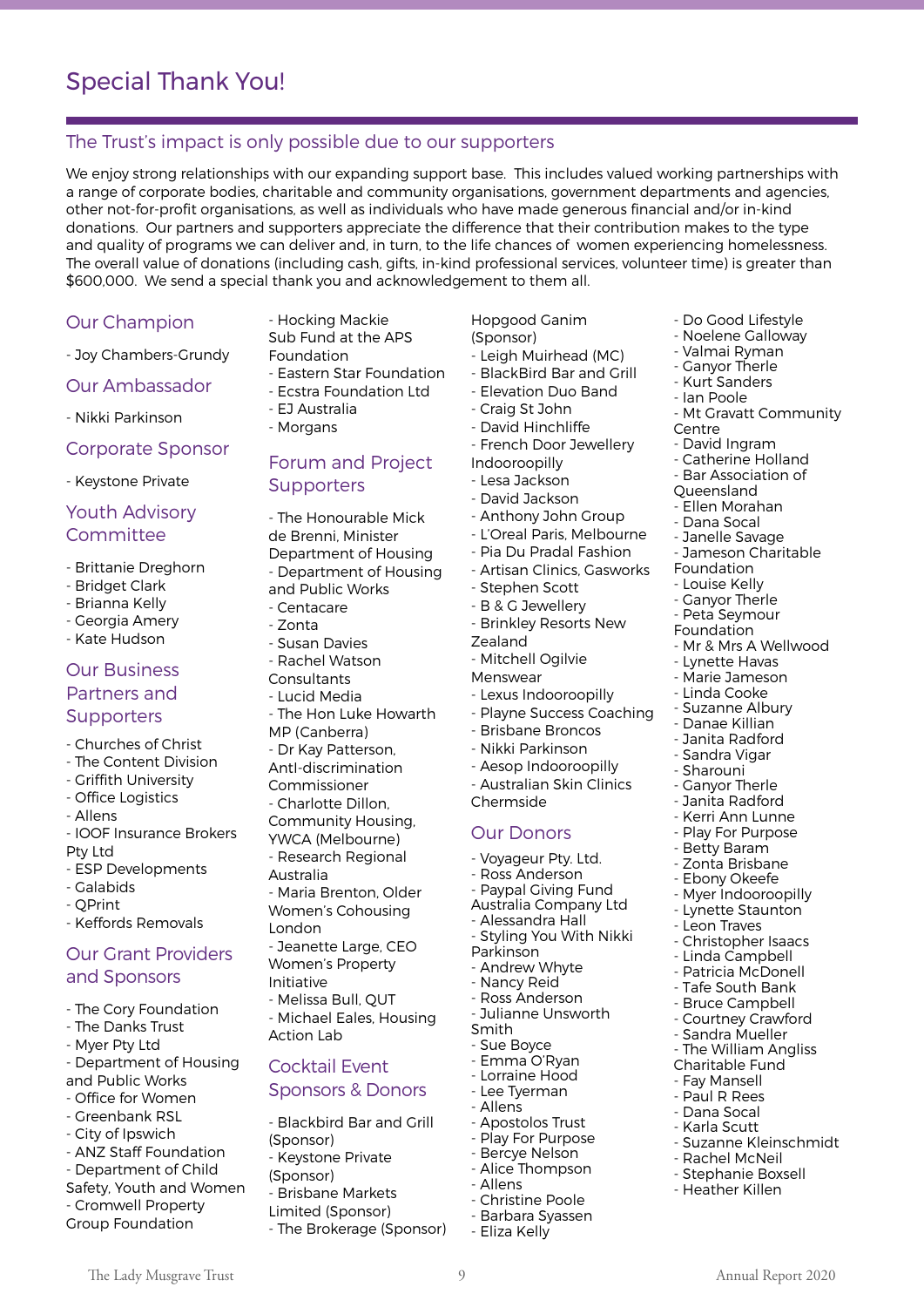#### Companies that have ordered the Brisbane and Regional Handy Guides in 2020:

3rd Space Act for Kids - Assessment and Service Connect Team Addiction Services ADF Transition Centre Albert Park Flexible Learning Centre Alcohol & other Drugs [AODS] Alcohol & other Drugs [aods] Anglicare Anglicare Alina Service Anglicare Southern Queensland APM employment Services ASQ MHFW Assistant Minister for Housing, Homelessness & CS ATODS - Dual Diagnosis, CHHHHS **ATSICHS** ATSICHS Brisbane Australian Red Cross Autism Qld Autism Queensland Bahloo Womens Youth Shelter Banana Shire Emergency Accommodation and Support Centre Banana Shire Support Centre BASE SERVICES INC Beaucare Beaudesert Hospital Benarrawa Community Development Association Benevolent Society Biala City Community Health Centre Breast & Prostate Cancer Assn of Qld Inc Bric Housing Brisbane Central Community Corrections Brisbane City Council Brisbane Council of Elders Brisbane Family and Child Connect Brisbane Magistrates Court Brisbane Women's Correctional Centre Brisbane Youth Education & Training Centre Brisbane Youth Service Broken to Brilliant Ltd Bundaberg Hospital Burpengary Police Station BUSY At Work Numinbah Correctional Centre Caboolture Adult Mental Health Caboolture Community Care Caboolture Community Corrections Caboolture Youth Step Up Step Down Cairns Community Legal Centre Caloundra Community Centre Campsite Rescue Inc Carers QLD Carseldine Family Clinic Centacare Centacare Prisoners Services Central Highlands Healthcare Central QLD Community Legal Centre Central Queensland Community Legal

Centre Centrelink Charleville & District Community Support Association Inc Chisholm Inc Churches of Christ - Youth Connect Churches of Christ Care - Families Churches of Christ QLD Cimas Home Nursing & Support Services Cleveland Youth Detention Centre Communify Intensive Family Support Communify Recovery and Discovery Centre Community Corrections Community Friends Community Housing Limited (Qld) Community Solutions Compass Housing Services Court Link - Southport Crafting Your Aspirations **CRAICCHS** CTM Links CYMHS Danks Trust Deception Bay neighbourhood Centre Defence Commuity Organisation Defence community Organisation - Amberley Department of Communities, Disability Services & Seniors Department of Housing and Public Works Department of Human Services Diabetes Service Caboolture Drug ARM DV Connect Early Years Place EcoStrategy Consulting Ecumenical Coffee Brigade Education Queensland Encircle Homestay Pine Rivers Encircle Homestay Program Brisbane North Encircle, Brisbane North Homestay Program Enhance Family Day Care Capricornia EPIC Assist Ethical Caring Group Family Services Australia Family Services Australia Federal Member for Longman Federal Member for Petrie, Assistant Minister for Community Housing, Homelessness Gailes Community House Gallang Place Gateway Community Group Inc Gladstone Women's Health Centre Gold Coast Hospital and Health Service Gold Coast University Hospital Goldbridge Granite Belt Neighbourhood Centre Gumbi Gumbi Aboriginal & Torres Strait Islander Corporation Gunya Meta

Hannah's House Crisis Accommodation Hart4000 - Communify Headspace Ipswich Headspace Meadowbrook Help Employment & Training Hope Centre International Hope Project IFYS Immigrant Women's Support Service Inala Community House Indigenous Mental Health Intervention Program, Queensland Forensic Mental Health Indooroopilly Uniting Church - Asylum Seeker Visa Clinic and Welfare Hub Inhabit Health Inspirational Connections / SIMNI Ipswich Accommodation Support Service - SV<sub>d</sub>D Ipswich Child Health Ipswich Community Corrections Ipswich Health Plaza Ipswich Hospital Ipswich Hospital - Social Work Department Ipswich Regional Advocacy Services Inc Ipswich Suicide Prevention and Awareness Network IUIH IUIH - Social Health Deception Bay Jacaranda Housing Jim Chalmers MP Joyce Wilding Hostel Just Better Care Brisbane North Kambu Aboriginal & Torres Strait Islander Corporation for Health Kambu Health Kambu Medical Centre Laidley Kingston East Neighbourhood Group Inc knowmore Legal Service Koongoora Inc. Kummara Association Inc. Kurbingui Youth Development Latin American Catholic Community of Brisbane Life Communities Light Street Care Link-Up (QLD) Logan City PCYC Logan City Probation & Parole Logan District Elders Logan Hospital Loganlea Community Centre Mackay Base Hospital - social work Mangrove House Ltd Mangrove Housing Ltd MARA Project Marist180 Marsden Families Program Mary and Martha's Refuge Max Employment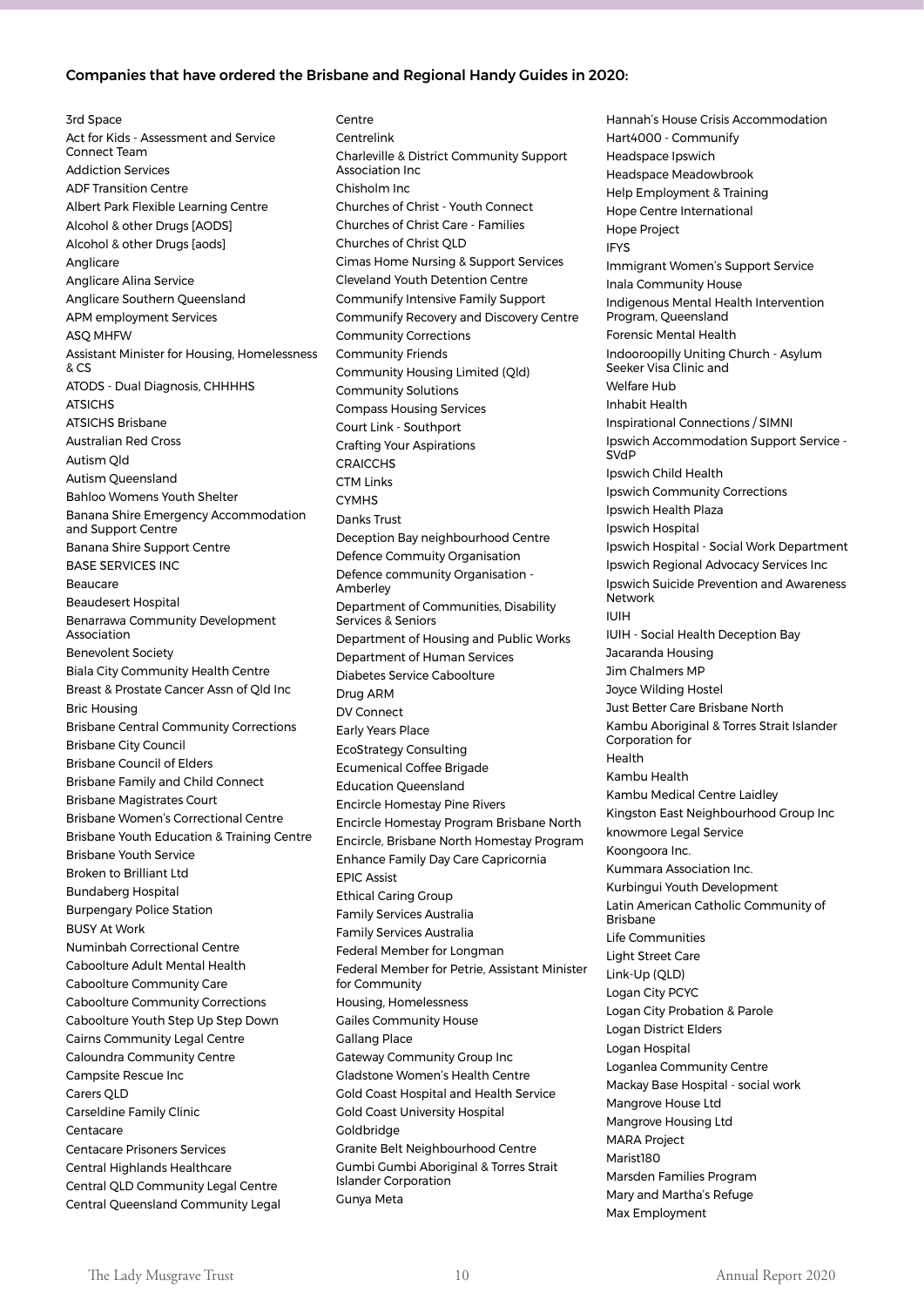Member for Petrie Mercy Community Services Metro South Addiction and Mental Health Services Micah Projects Mindle Bygul Aboriginal Corporation Mission Australia Mission Australia Disability Employment Services Ipswich Mission Australia Intensive Family Support MNMHS MNMHS, RBWH Moonyah Rehabilitation Salvation Army Moreton Bay Housing Service Centre Moreton Bay Regional Council Mount Gravatt East State School Mpower You Mt Gravatt Community Centre Myer Indooroopilly Mylestones Nambour Community Centre Neami National Health Service Navigator New Farm Clinic Newlife Care North West Youth Accommodation Service Inc. Northgate ATSICHS Clinic Northshore Community Centre Office of Fair Trading Older Women's Network Qld Inc Open Arms Families Veteran and Family Counselling Service Open Arms Veterans @ Families Counselling Open Doors Youth Service Openminds Oxenford/Coomera Community & Youth Centre Parents on a Mission Pine Rivers Neighbourhood Centre Plus One Care Positive Pathways OT Service Pregnancy Counselling Link Princess Alexandra Hospital Prison Chaplain Prison Fellowship Chaplain Prosperosa Pryana Rose Pye House - Royal Brisbane and Women's **Hospital** Q Shelter QAIHC QLD Health Qld Police Service Queensland Children's Hospital Queensland Corrective Services Queensland Health Queensland Health Community Diversion Programs Queensland Health Homeless Health Outreach Team Queensland Injector Health Network

Queensland Health - Addiction and Access Services Quota Club of Brisbane Inc. QUT - Student RBWH - Social Work Department RBWH Social Work Department REACH Limited Red Cross Redcliffe Hospital Social Work Department Redcliffe Uniting Church Redland Community Centre Redland Community Centre Relationships Australia Richmond Fellowship Qld Robina Hospital Rosies Rosies - Friends on the Street Ross Vasta MP Safe Haven Community Salvation Army Salvation Army - Pindari Services SANDBAG Inc Sarina Russo Job Access Save the Children Services Australia (Centrelink) Services Australia North West Social Work Services Australia Sunshine Coast Services Australia, Face to Face Services – Northern Queensland Shadow Women Shelter Housing Action Cairns Sherwood Neighbourhood Centre Silky Oaks Childrens Haven Singal Flare Singal Flare Social Work Dept @ West Moreton Hospital and Health Service Somerset Regional Council Somerset Villa's Soroptimist International of Logan South Burnett CTC Inc. Southern QLD Correctional Centre St Davids Neighbourhood Centre St Johns Crisis Centre St Joseph's Conference (St vinnies) St Margaret's House Anglicare St Paul's Anglican Church St Vincent de Paul St Vincent de Paul OLGC Conference St Williams social justice St. Paul's Ithaca-Ashgrove Stanthorpe Hospital Stride Stride HUB Springwood Suited for Success Sundale Sunny street Sunshine Coast Hosptial Mental Health Service SVDP Acacia Ridge Conference Tablelands Alcohol and Other Drug Service TAFE Queensland TAFE Student Services Teen Challenge Qld Tenants QLD The Base Support Service The Benevolent Society The Breakfast Club Redcliffe Inc The Centre for Women & Co. The Cory Charitable Foundation The Department of Child Safety, Youth and Women The Lodge Youth Support Service The Salvation Army The Salvation Army Moneycare The Salvation Army 'Still Waters The salvation army Supported Accommodation Caboolture The Salvation Army Youth Outreach Service The University of Southern Queensland The Yeronga Community Centre Toowoomba Hospital - Fountain House 1 Townsville Community Corrections Townsville Housing Service Centre Townsville Women's Correctional Centre Trinity Centre Pantry Tursa Employment & Training Twin Rivers Centre Ubiation Pty Ltd UnitingCare Community Victim Assist Queensland Vietnamese Community in Australia (QLD) Walk With Us WDVCAS Wesbro Services Wesley Mission Qld - YHARS Program Wesley Mission Qld- Albert Street Uniting Wesley Mission Qld T/A Laidley Crisis Care and Accommodation Wesley Mission Queensland Wesley Mission Queensland - STARH Project Wesley Mission Queensland - YHARS Program Whitsunday Counselling & Support Whitsunday Counselling & Support Inc. Whitsunday Counselling and Support Whitsunday Counselling and Support Wide Bay Womens Health Centre Women's Crisis Support Service Women's Health Centre Information and Referral Service CQ Inc. Women's House Shelta Women's Legal Services Wynnum Primary Care Clinic YFS Housing 1st YFS Ltd **Yourtown** Youth CONNECT Zonta Club of Maroochy Inc Zonta Club of Rockhampton Inc Zonta Club of Townsville Inc

Queensland Injectors Health Network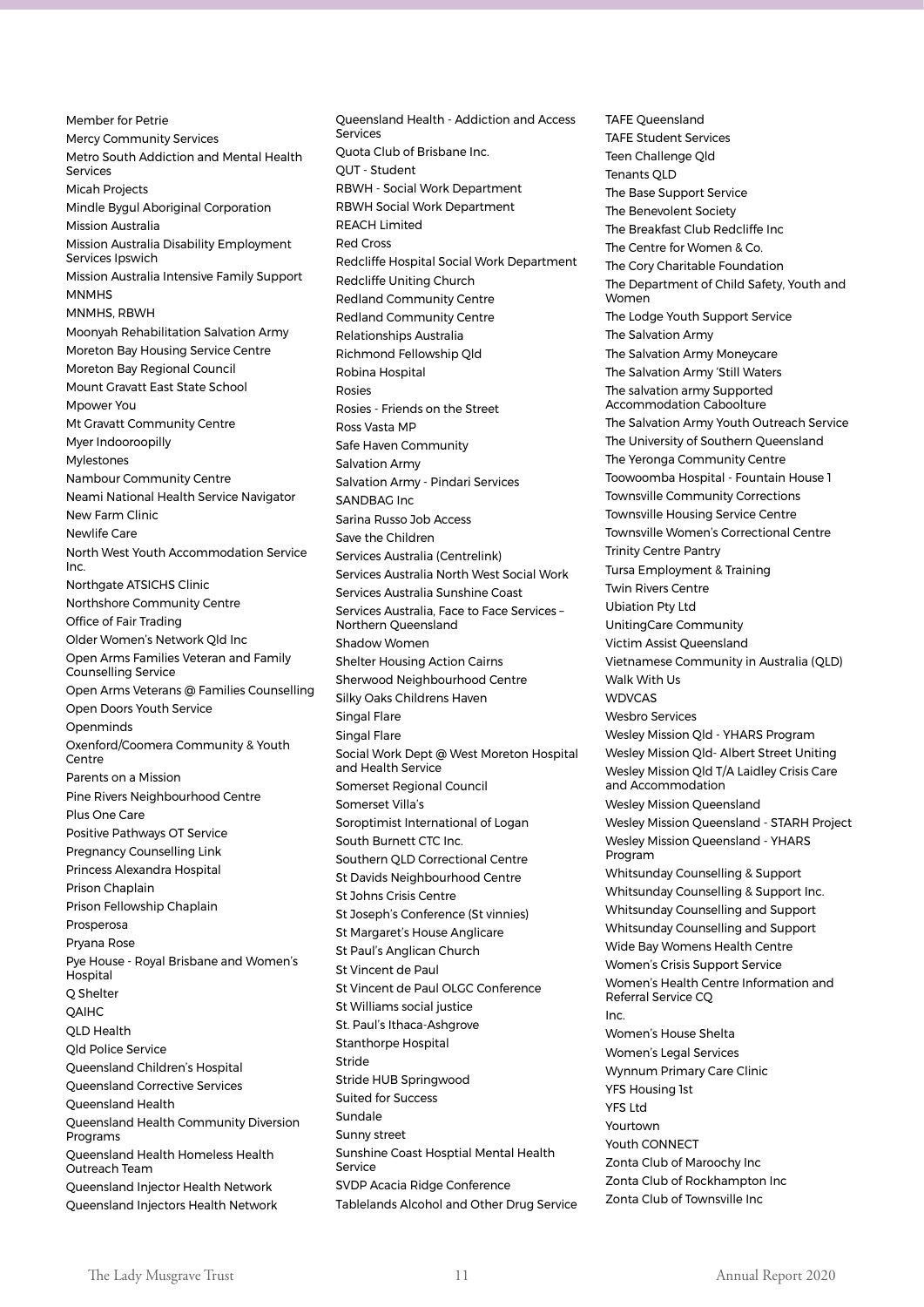# Who We Are

*Our vision is that Queensland's women and their children are free from homelessness – to live safe and fulfilled lives.* 

#### *Our Core Values*

*Supporting our vision and providing a cohesive identity for our stakeholder groups as follows:*

*1. Hope and compassion for the safety of others, especially being responsive to women in need.*

*2. Respect and relevance to the community is essential for the Trust to gain the recognition and support necessary for its continued growth and service to young women.*

- *3. Collaboration wherever the Trust can gain benefits for the homeless.*
- *4. Commitment to drive change and improvement.*

## Our Role and Purpose

The Lady Musgrave Trust is Queensland's oldest charity (established 1885) and a champion for homeless women. The Trust provides lifesaving services to vulnerable women and their children when they are facing critical homeless situations as a result of domestic violence, family breakdown, poor health and other complex issues. We can only provide these vital services with the help of the community, donations and sponsorships. For more information see The Lady Musgrave Trust - About Us

## Our Working Environment and Challenge

With the release of the 2016 ABS Census data, it remains alarming that homelessness across Australia has increased. In Queensland there are still close to 10,000 women throughout Queensland impacted by homelessness at any time as a result of complex matters such as domestic violence, poverty, mental or physical issues. The shortage of safe accommodation for women remains a challenge, particularly as the prevalence of domestic violence increases. The key to successful progress for the Trust and communities sector is the need to be flexible, self-reliant, innovative and increasingly collaborative.

Since being established in 1885, and as Queensland's oldest charity, our priority has always been to provide accommodation and services to young women in need. Our Queensland-wide Handy Guide for Homeless Women, mobile app, and Forum have created a platform for greater participation by community and state-wide businesses in resolving the homelessness issue. This collaborative approach will ultimately lead to sustainable futures for women and a reduction on State-wide resources.

# Our Service

Every year we work hard to deliver a range of services that will improve the lives of homeless (or near homeless) women and their children through the provision of essential and often life changing accommodation, supporting services and vital information. To facilitate delivery of the Trust's mission, we focus on the following three areas:

1. **Accommodating homeless young women** safely and cost effectively through partnerships

2. Empowering women across Queensland by providing them with **information about vital and life-saving services** across the State

3. Strengthening, informing and collaborating with the community and sector to help **break the cycle of homelessness** for all women in Queensland

We are diligent about ensuring our sustainability – We strive to be a strong, resilient and sustainable organisation that is responsive to change and can maximise its contribution to the people of Queensland.

## Our Effectiveness

We will measure the effectiveness of The Lady Musgrave Trust by the:

- » Successful implementation of our core services to clients
- » Satisfaction with our services by our clients and partners
- » Implementation of partnership activities that will sustain the future of the Trust
- » Expanded visibility and image of the Trust in the community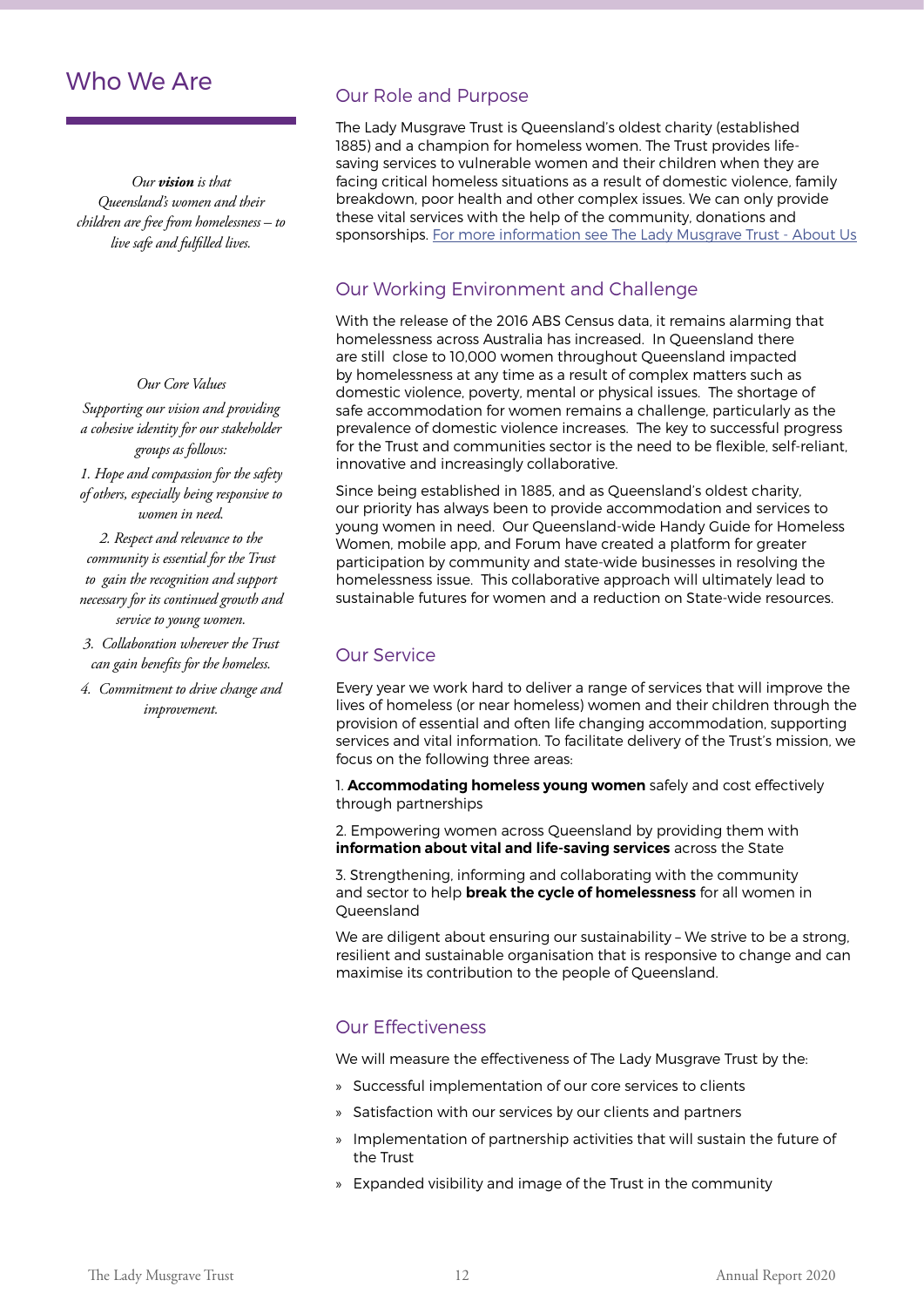Providing accommodation and support services to homeless young women and their children.

# Our Clients

Our clients are usually aged between 18 and 30 and come to us from various circumstances including domestic or family violence, poverty, lack of employment, health issues and little or no support network. The clients are regularly contacted to establish and implement their customised support plans. Many of the clients return to family homes, find new longerterm homes and some find employment and training opportunities. Their children return to school when possible.

## Our Clients said

#### **Mary said:**

"I experienced domestic violence and I couldn't return home once I completed my study so I applied for protection for my daughter and myself. We were at a very high risk of being homeless. We didn't have any family or close friends here to turn to. I dreaded that we would be on the streets and social services would take my daughter away from me. Despite all that, I didn't give up hope I kept searching for help. You supplied my daughter and myself with a fully furnished, near to new unit in Brisbane. Everything was provided from furniture, television, washing machine, dryer to kitchen pots, plates and other utensils. That was a bonus, as we didn't have to worry about buying anything. All we did was pack our bags and move in. The location of the property is a doorstep away from services. It was a safe property as you would need security access to enter the property. My daughter and I were happy and safe in the property. With this stability, I had time to regroup my thoughts and figure out what I would do next. Knowing that my daughter and I had a roof over our heads was a wonderful feeling. My daughter and I are now renting here. I just enrolled my daughter for prep at Enoggera State School and am hoping to find full time employment for myself in the near future. We are humbly thankful."

#### **Alison said:**

"Wow, where do I begin! I was sleeping in my car and my daughter was staying with a friend. I was battling severe anxiety and suicidal thoughts, thinking I was never going to dig myself out of this deep hole we had fallen into. We spent our first night in the AMAZING unit owned by The Lady Musgrave Trust. You've all given me a chance to be a better mother, friend and contributing member of society. You've shown me that I can do this on my own and I am worthy of life and being happy. I can't express how grateful we are that we were given a chance at a better life. I am sure many women feel exactly the same."

#### **Ann said:**

"I came out of a domestic violence circumstance which led me to be kicked out of the unit that I was sharing with my ex-partner. I am a mother with a young child and another on the way.

I was lost, having only recently arrived in Australia and I didn't know where to go to where to turn. The service that I've had from The Lady Musgrave Trust gave me the time to think, to regroup and recover emotionally, assist my child physically and emotionally. The lovely unit was in a very great area close to conveniences. The unit being fully furnished meant that I didn't have to worry about buying anything at the moment. With the stability I could focus on the future with my son and new child. Thank you very much."





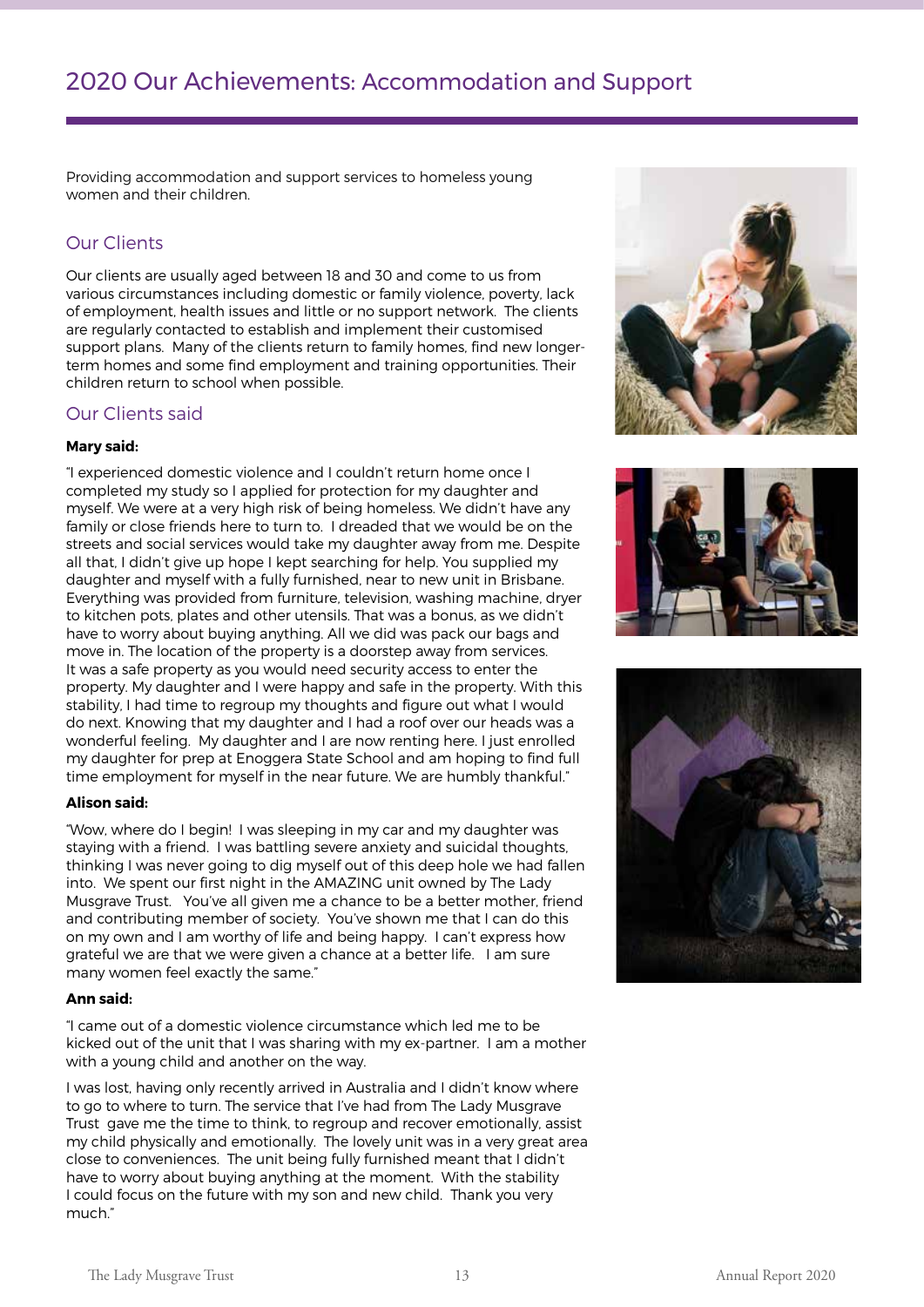



**Thank you to BCC for supporting our accommodation costs**



#### Our Partnerships

We have continued our excellent partnership with Churches of Christ Housing Services Limited for the property and tenant management in our properties.

In mid 2020, we were proud to recommit to our partnership for a further three year term.

## Our Properties

Our diverse and strategically located property portfolio located in Brisbane and Ipswich is operating well and in accordance with our best practice, Strategic Asset Management approach. We continue to provide over 8,000 bed-nights of accommodation to our young female clients and their children. Throughout the year, we have witnessed many of these young women successfully transition from a life of disadvantaged to independence, jobs and secondary education.

Our collaboration with industry professionals that are the best in their fields ensures that the accommodation and client service component of our work is best practice and continually renewed. We have undertaken a number of planned building works as well as emergency works. Our strong partnerships with Churches of Christ Housing Services and ESP Development have ensured the works were completed efficiently with minimal disruption and appropriate costs.

We work closely with these partners to ensure the best result for our clients, maximum value and fit for purpose for the clients, as well as compliance in terms of safety and best practice asset management. It is through this mix of partnerships and property solutions that we will continue to grow our service.

## The Sponsor a Space Campaign

In 2017, the Trust launched its Sponsor a Space campaign whereby individuals support a fully serviced unit for a homeless woman and her children in Brisbane and surrounding area, providing them a safe space to call home and the keys to a new future.

Our goal is to break the cycle of homelessness so that at risk and disadvantaged members of society can look forward to a brighter and safer future, and we can only do this with the generous donations and participation of community.

The Sponsor A Space program has become very popular with a broad range of community supporters and will continue to grow in years to follow. See www.ladymusgravetrust.org.au/Sponsor-a-Space.

# **Sponsor a Space**

By sponsoring a space with The Ludy Masgrave Triat<br>you can help a young woman and her children leave<br>bomeleances behind for good.

For just 70 cents a day you can help change a life. Sponsor a Space Tode

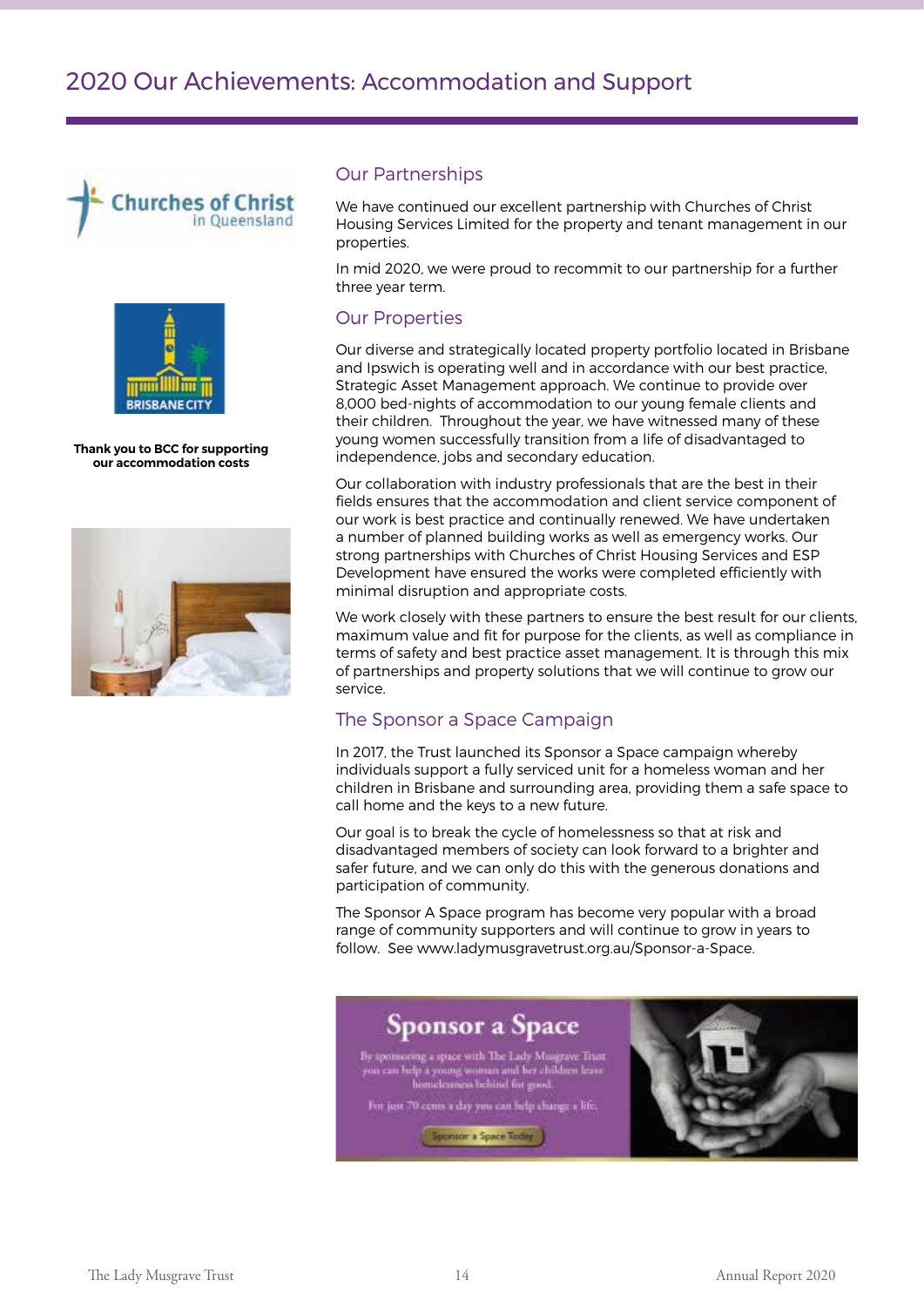# 2020 Our Achievements: Empowering Women

Empowering women across Queensland by providing them with information about vital services available across the state.

# The Handy Guide for Homeless Women in Queensland

Throughout 2020, the Trust produced and distributed the widely adopted Handy Guide products which are now available in four ways:

- » The Handy Guide for Homeless Women in Brisbane 2020-2021 (16,000 hardcopies printed and distribution commenced)
- » The Handy Guide for Homeless Women in Regional Queensland 2019- 2-21 (8,000 hardcopies printed in 2019 with distribution spread over 2019-2021);
- » The Handy Guide for Older Women (25,000 hardcopies printed in 2020 with distribution thanks to the Zonta network); and
- » The Handy Guide Mobile Website (mapbased)

The Handy Guide for Homeless Women has been developed to provide support services for women who are without shelter or at risk of becoming homeless. It provides details for vital services including:

- » Emergency phone numbers
- » Accommodation, drop-in support centres and housing services
- » Food and welfare such as food vans, kitchens and Centrelink
- » Health services such as hospitals, street doctors and community health centres
- » Legal assistance for tenancy, housing and victims of crime
- » Community and specialist services for domestic violence, family and immigration support
- » Employment
- » Facilities such as libraries, lockers, transport and toilets

We thank the following for their significant support:

- » Yet Another Creative for research and content editing of the Brisbane Guide
- » Morgans Foundation for assisting with the distribution of the Brisbane product
- » The Cory Foundation, Danks Trust and Ecstra
- » All of the amazing sponsors







## People using the Handy Guide said:

*"fantastic resource and used regularly"*

*"use it at the women's refuge"*

*"very useful, updated and user friendly well thought out"*

*"an amazing resource, looks great and modern"*

*"a great benefit to the homeless women we work with"*

*"we use this book on a daily basis and have received positive feedback from our cohort of clients (prisoners)"*

*"extremely handy for women across all spectrums of age, culture and circumstances"*

**The update and distribution of the Handy Guide were made possible thanks to:**

## **Amorgans** Foundation











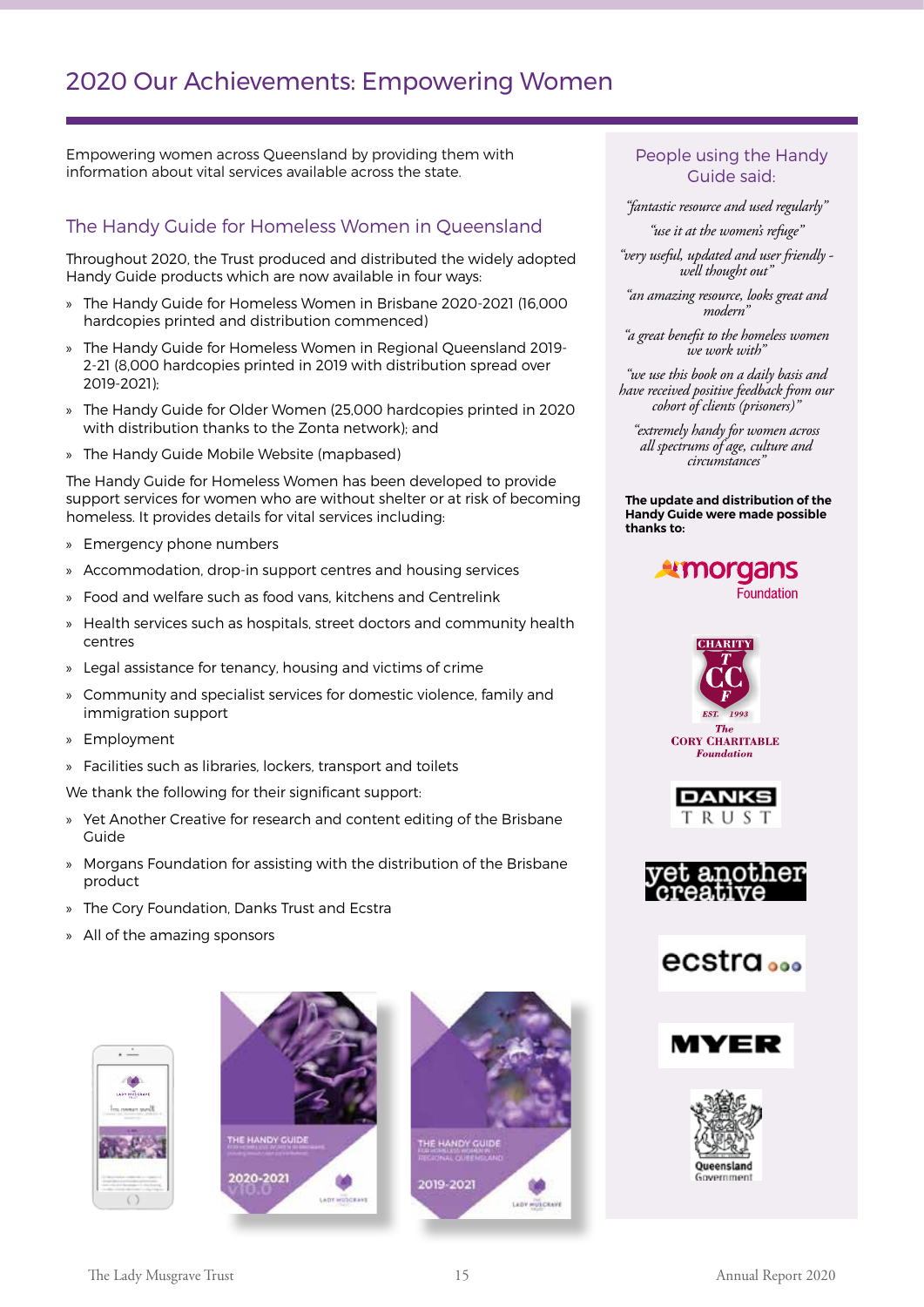# Tackling the Big Issues: A Massive Growth in Older Women's Homelessness



**The Handy Guide** for Older Women

LADY HUSCRAYE

Finding a place

The ABS Census Data identified a 31% increase in older women's homelessness over a 5-year period which was alarming. We knew we need to take action to address this critical issue

Commencing with an announcement in 2019 at our Annual Forum on Women and Homelessness, we launched a major project – Ending Homelessness for Older Women. Throughout 2020 we completed the project which included 4 phases – all of which are now complete.

**1. Resources Research:** We completed a major research project to source and pool together why women's homelessness was occurring and created a resource platform for at-risk and homeless women, so they are aware of where to go for help.

We consulted extensively with industry and clients via a formal survey of over 100 individuals and established a formal reference "Critical Friends Group" - a group of professionals from Centacare, Communify, QShelter, St Vincent de Paul Society Queensland, The Salvation Army, United Care Community and Zonta.

**2. Accommodation Pilot Project:** We undertook a pilot project, using the Trust's property portfolio in Ipswich and our existing partnership with Churches of Christ, to collocate older women with our younger women clients. The purpose of the pilot is to test a new model of accommodation for the older women, opportunities for learning from each other, mentoring, etc. The pilot project would take place over a 12-month period.

**3. Development of Tools:** We compiled all information obtained from the research phase into easy to use tools including:

- The Handy Guide for Homeless Women (printing 25,000 hardcopies) See link thehandyguide.com.au/older-women/
- A new section on The Trust's website for older women
- Preparation of brochures, videos, resource information/educational information to be distributed across the community and specifically to older women.



**4. Marketing Campaign:** We undertook a community awareness campaign that ensured we got the information to the women in need, to the homelessness sector, to women's organizations, retirements homes and more.

This project would not have been initiated without the Trust's partnership with the following:

**Sponsor:** Cromwell Property Group Foundation

**Sponsor:** The Eastern Star Foundation,

**Supporter:** Rachel Watson Group

**Supporter:** Zonta International (District 22) Clubs

**Supporter:** Zonta Club of Brisbane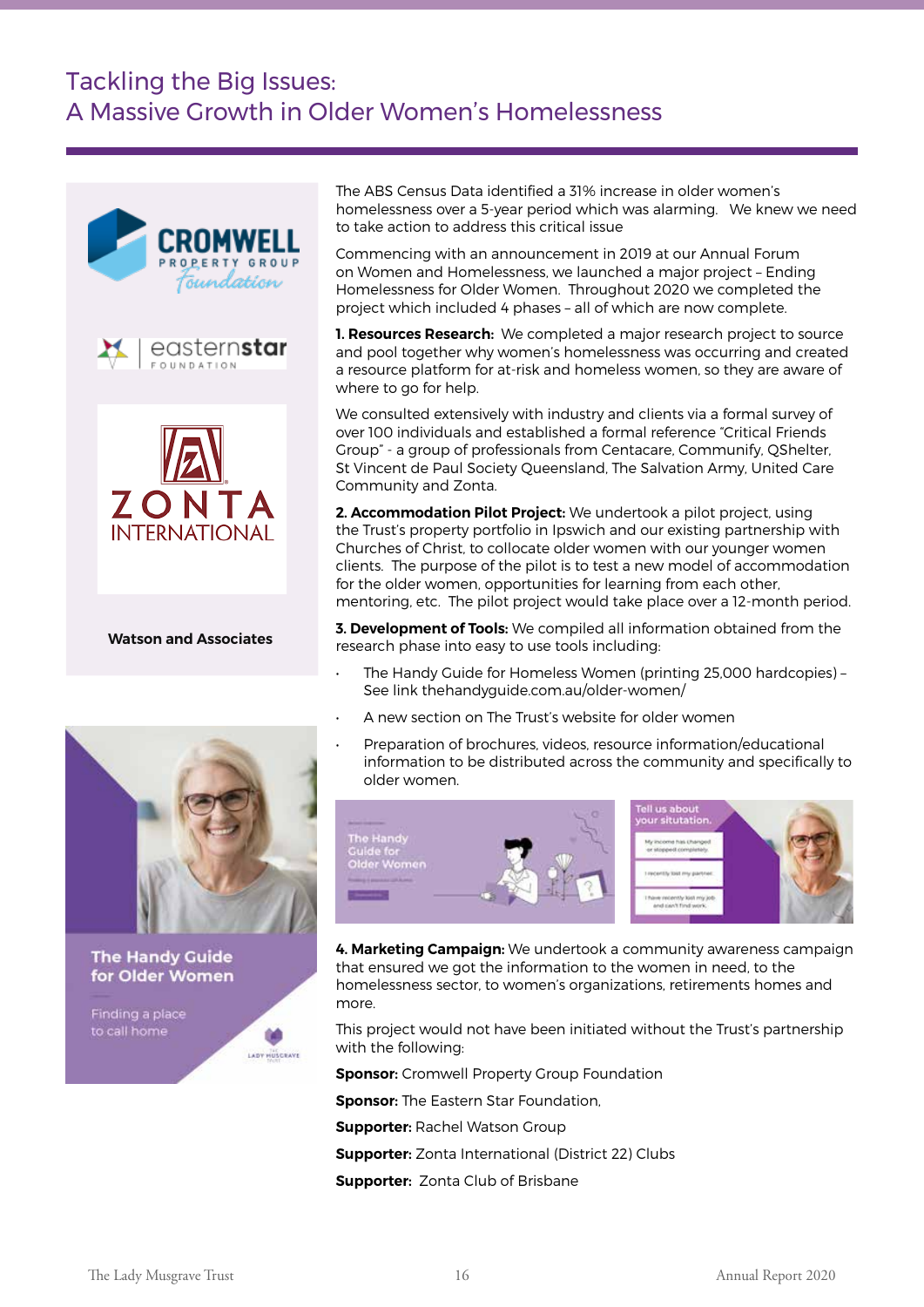The Trust has continued its work to strengthen the capacity of the sector, increasing community awareness about homelessness and providing advice to the homeless to improve their lives.

## Our 2020 Forum – Ending Homelessness for Older Women

At the 2020 Forum we spoke about the 31% increase in older women's homelessness and the challenges the causes for this including low employment throughout their lives, less superannuation, domestic violence and more.

Due to the COVID-19 impacts in 2020, we took the Forum to a virtual format which resulted in a vast increase in our audience from 250 to over 1000 views across Queensland and Australia. We were able to connect with leading professionals from across Austrlalia and London and present their ideas to address the vast increase in older women's homelessness. We presented real lived experiences, the challenges, practical solutions and tools. You can see the full forum on The Lady Musgrave Trust Youtube.

**Lived Experience Video –** Living on the Edge Stories by 5 Women

**Older Women Across Australia** - The Hon Dr Kay Patterson AO Age Anti Discrimination Commissioner

**Women's Housing Needs in Regional Australia –** Charlotte Dillon Senior Manager of Community Housing, YWCA

**Federal Government Response –** The Hon Luke Howarth MP, Assistant Minister

**Queensland Government Response –** The Hon Mick De Brenni, Minister for Public Works and Housing

**Launch of The Handy Guide for Older Women –** An innovative tool, website and booklet Presenters Karen Lyon Reid (CEO The Lady Musgrave Trust), Rachel Watson (Watson and Associates) and Jenny Clark (The Lady Musgrave Trust Board)

**Older Women's Cohousing, London, United Kingdom -** Maria Brenton, Ambassador UK Cohousing Initiative

**Older Women's Housing Pilot Project –** Jeanette Large, CEO, Women's Property Initiative

**Launch of the Housing Action Lab -** Michael Eales, Partner Business Models Inc

**Preventing Homelessness amongst Mature Women -** Melissa Bull, Director Centre for Justice, QUT

Special thanks to our Sponsors and supporters:

#### **Sponsors:**

Cromwell Property Group Foundation

Eastern Star Foundation

Keystone Private

#### **Forum Working Group:**

- The Lady Musgrave Trust (Mary Mealey/Jenny Clark)

- Centacare (Rosemary Poulgrain/Toni Janke)

- Queensland Health (Angela Martin)

- Department of Housing and Public Works (Suzette Robertson)

- Watson and Associates (Rachel Watson)

- Zonta (Susan Davies)

**MC**: Leigh Muirhead

**Prodution and Technology:** Lucid Media

## Proudly sponsored by







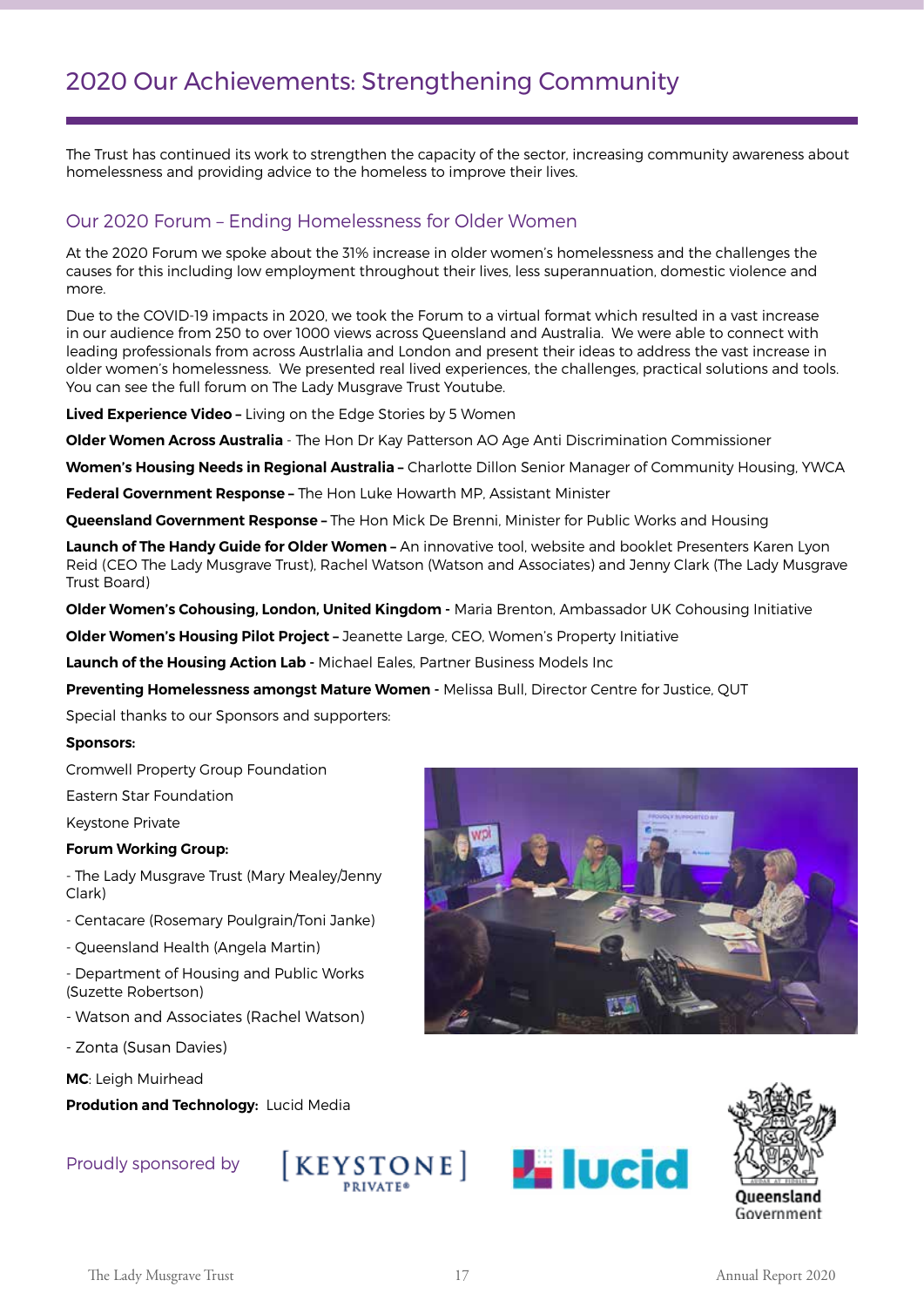## Community awareness and fundraising Campaigns - Spreading the word to Community

Throughout 2020, the Trust have continued to build vital relationships with local business (such as Myer Indooroopilly and Styling You) corporate entities and more to ensure it can continue to deliver its services.

Our partners at The Content Division created several major videos and blogs throughout the year. Visit our website or Youtube to view.

## The 2020 Annual ShelterHer Cocktail Party

In February 2020, the Trust held its annual Cocktail Party fundraiser at the beautiful Blackbird Bar and Grill raising awareness about the 10,000 homeless women across Queensland and raising over \$50,000 to assist them.

For highlights see The Lady Musgrave Trust Cocktail Party page at ladymusgravetrust.org.au

We were delighted that the Hon Di Farmer Minister for Child Safety, Youth and Women and Minister for the Prevention of Domestic and Family Violence attended.

Particularly we thank:

- Keystone Private and the Planning team Lesa Jackson, David Jackson and Alvin Leech

- Our sponsors Hopgood Ganim Laywers,Brisbane Markets Limited, The Brokerage, Blackbird Bar and grill, Galabid

- Our MC Leigh Muirhead

- Elevation Duo - Amazing artists who were perfect for the day

- Our volunteers Jeannette, Scott, Donna, Verity, Trevor, Michelle, Bridget, Mackenzie, Natasha, Melissa, Kerrie













#### THE BROKERAGE



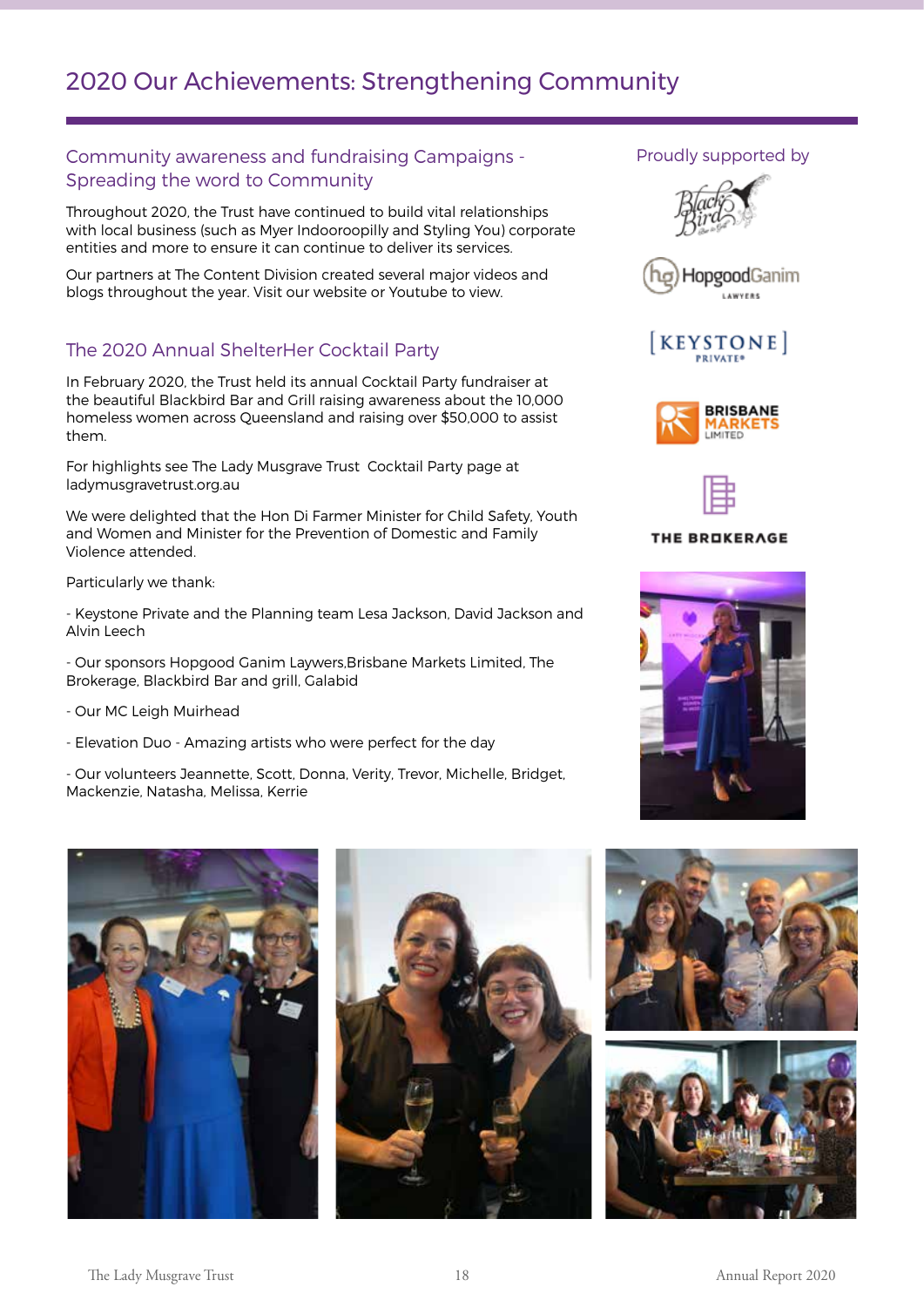# 2020 Financial Highlights



Jocelyn Manique *Treasurer*

# Our Treasurer's **Message**

*"The Trust is in a strong position to continue to expand its services and to assist an increased number of homeless women and children in future years."*

- » The Board would like to thank the outgoing Treasurer, Joy Williams, who served as Treasurer over a five-year period. Joy provided invaluable fiscal oversight and thoughtful guidance during her time on the Board.
- » The Board and CEO continued with the execution of the strategic plan in 2020 which resulted in a surplus for the year, excluding non cash items of \$100,520 (2019: Deficit \$5,705). This is the largest surplus recorded in the current reporting format which began in 2014.
- » Revenue and Other Income in 2020 grew by 43% when compared to 2019.
	- The growth in revenue was driven by an increase of 299% in grant income, which included \$39,011 in COVID assistance (growth excluding COVID assistance was 241%).
	- In a reflection of the Trust's commitment to providing accommodation to homeless women, rents to our tenants have been kept at the same level for the past 3 years. Despite record high rent prices and plummeting vacancy rates across South East Queensland, the Trust has not forecast to increase rents in 2021.
	- Over the past five years the interest earned on the Trust's term deposits has been impacted by the continual decline in interest rates, even though the capital available for investing has increased. In 2020 the income earned from interest fell by over 50%, however the reduction has been offset by increased success in the award of grants.
- » The property portfolio continues to be self-supporting, with the rental income covering the expenses incurred (when depreciation is excluded). This breakeven position is achievable due to the in-kind contributions made by our partners and supporters.
- » The Trust continues to fund all its activities through its own resources and the contributions of sponsors, donors and volunteers and does not have any liability from debt or loans.
- » The Trust is in a strong position to continue and expand its services and to assist an increased number of homeless women and children in future years.
- » Detailed financial statements are available in the separate 2020 Finance Report.